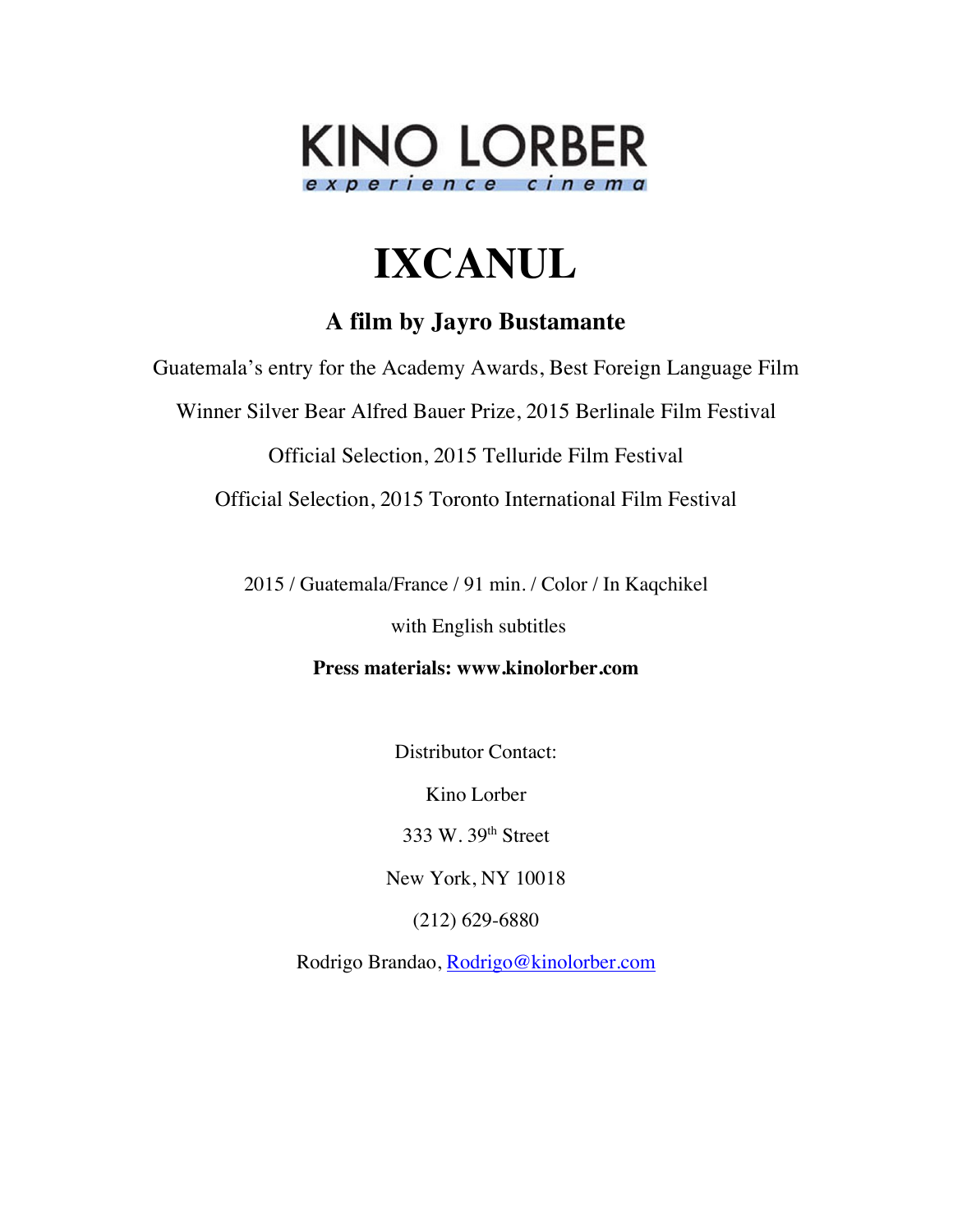# **Synopsis:**

Maria, a 17 year old Mayan girl, lives and works with her parents on a coffee plantation in the foothills of an active volcano in Guatemala.

An arranged marriage awaits her: her parents have promised her to Ignacio, the plantation overseer. But Maria doesn't sit back and accept her destiny.

Pepe, a young coffee cutter who plans to migrate to the USA becomes her possible way out. Maria seduces Pepe in order to run away with him, but after promises and clandestine meetings, Pepe takes off, leaving her pregnant, alone and in disgrace. There's no time to lose for Maria's mother, who thinks abortion is the only solution. Yet despite her mother's ancestral knowledge, the baby remains, "destined to live".

But destiny has more in store for Maria: a snake bite forces them to leave immediately in search of a hospital. The modern world Maria has so dreamt about will save her life, but at what price...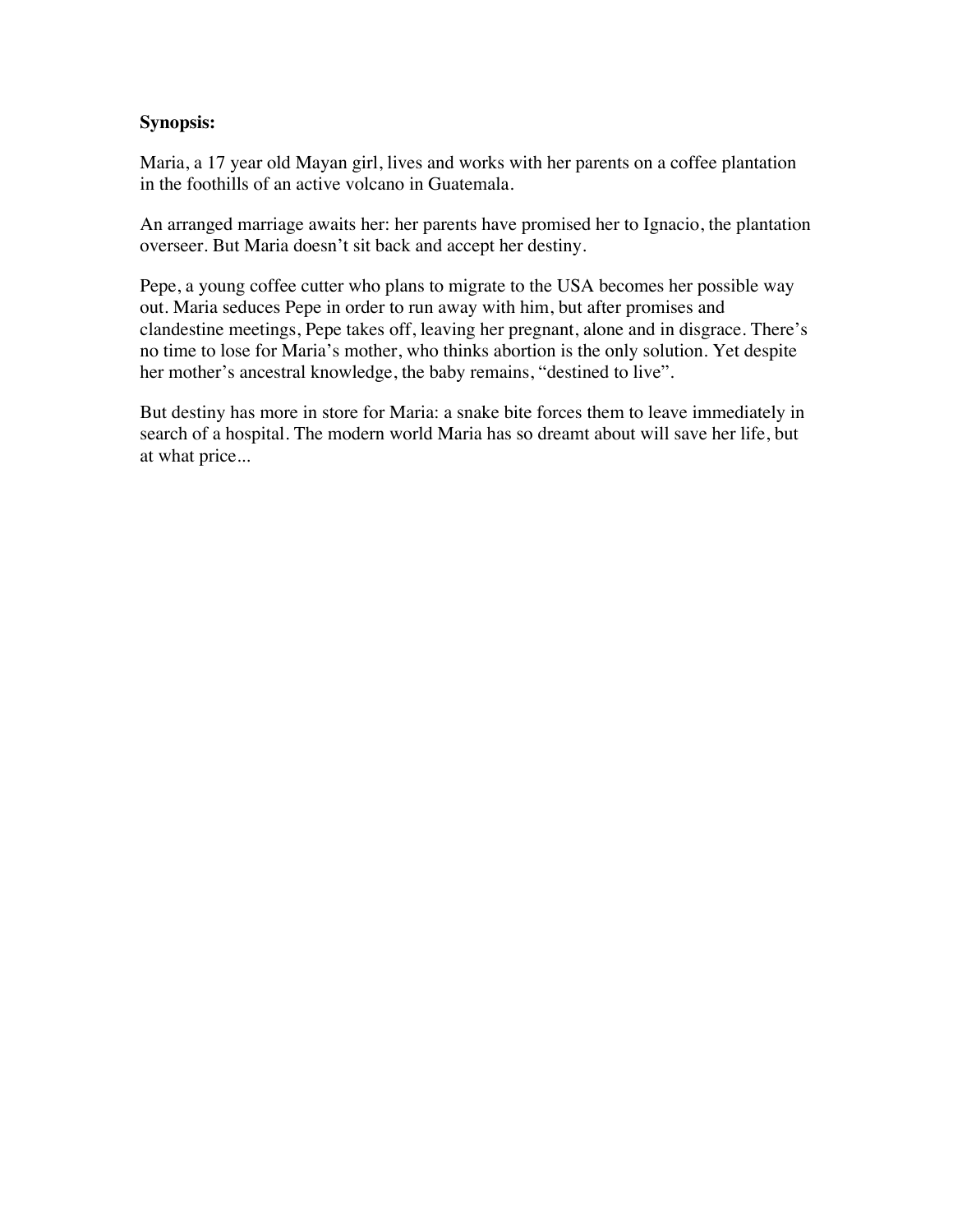#### **Director's Statement:**

I spent my childhood in the Guatemalan highlands, land of the Maya, surrounded by volcanoes and ancient indigenous traditions. As a child, I crossed the mountains with my mother on her medical campaigns, which consisted of convincing Mayan mothers to vaccinate their children. It was hard work trying to create alliances between the Mayan and mestizo communities. In most cases, the Mayans didn't speak Spanish and the mountains were unsafe due to the armed conflict that was ravaging the country at the time.

Years later, my mother shared her outrage with me, when she found out that some public health employees had been involved in the abduction of Mayan children, contributing to the breakdown of the bonds they'd struggled so hard to create.

This was the jumping-off point for this story and it is where it will come full circle.

Unfortunately, the Guatemalan highlands where I grew up always suffered from a high rate of discrimination and were deeply affected by the trafficking of children during and after the country's armed conflict (1960-1996). The abduction of children in my country is no secret. With only 14 million inhabitants, Guatemala became the number one exporter of children in the world. The UN reported 400 abductions of minors each year, carried out with complete impunity. A very broad and dark issue, it brings together many guilty parties such as public notaries, judges, doctors, orphanage directors and so many more.

Despite the density and resonance of the subject, my interest focused on the mothers, victims of this aberration. Tackling it from the point of view of a mother and her environment, so far from modernity, allowed me to also talk about indigenous women in general: their life, their people and their position up against a westernized culture that always dominate, and within a culture where they will always end up being the victim of abuse and injustice. Maria is a young character who belongs to this culture and who fights to create her own destiny, but isn't allowed to.

My work began at the heart of the Maya community, setting up workshops for people to discuss the social problems that concerned them. Drawing from these real-life stories, meetings and one testimony in particular, I wrote the narrative. Also during this process, I trained members of the community to be actors in the film. It was an eye-opening experience to me.

I want the story to build slowly. Starting within a naturalist world, from the nucleus of a Maya family. Discovering their everyday gestures, language, tradition and rites. Revealing their communion with the local volcano, Ixcanul, which acts as another character in the story. Human life and nature living as one. Finally, reaching the moment in which this idea of life and the world becomes fertile ground for the vultures who come to drink from the source and taking advantage of the abyss that separates two opposing conceptions, leaving impotence as the only possible answer.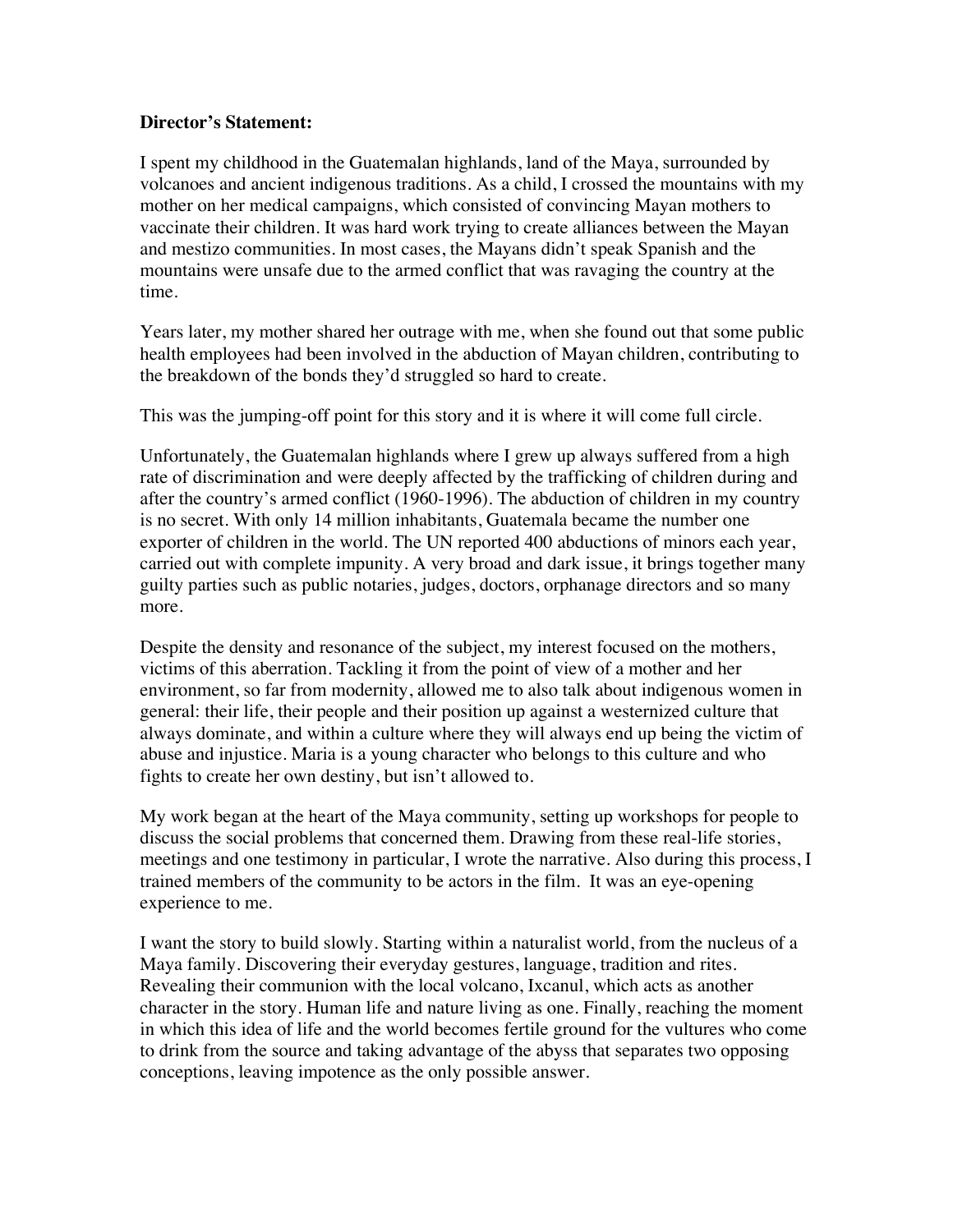## **About the Director:**

Jayro Bustamante was born in Guatemala in 1977 and trained as director in Guatemala, Paris and Rome. Bustamante's short films have been awarded prizes in several festivals. The most recent, Cuando Sea Grande, debuted at the Clermont Ferrand Festival where it won the CNC quality award, and was broadcast on French, Swedish and Dutch television.

His script, El Escuadron De La Muerte was selected in the San Sebastian, Guadalajara, Cartagena, Biarritz, Amiens and NALIP Film Festivals.

Ixcanul is his first feature film. It is a story that takes place in the heart of a Kaqchikel Mayan community.